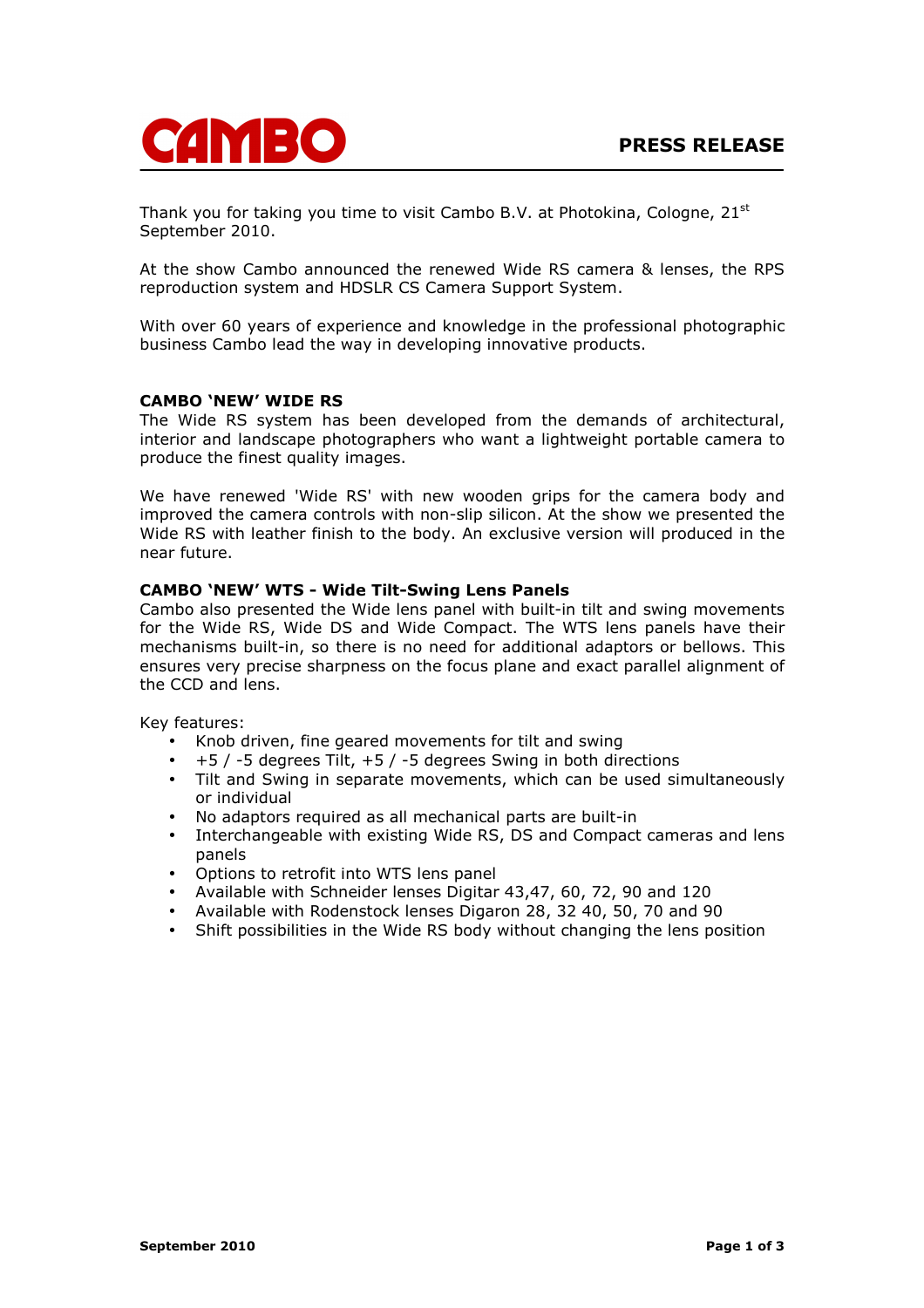### CAMBO 'NEW' RPS REPRODUCTION SYSTEM

The RPS System is a modular copy stand solution designed for maximum flexibility. A heavy duty reinforced aluminium column can be mounted to the wall or used as a stand-alone solution fitted to a rigid steel base.

Fluid and easy to use the column is fully motorised with high/low and variable speed controls to prevent any operational movement.

The RPS can be used with a wide range of cameras utilising the fine adjustable camera arm. The arm is adjusted across the baseboard to compensate the depth of camera to the centre of the capture area.

For the ultimate solution, Cambo's dedicated Wide DS repro camera can be mounted directly to the column. The Wide DS gives you more control of the capture and the highest quality image when used with a digital camera back and optimised lenses from Schneider and Rodenstock.

### CAMBO 'NEW' CS HDSLR CAMERA SUPPORT SYSTEM

The CS System is a modular 'rig' designed to support Digital SLR and DV camera systems when shooting High Definition video. All CS systems offer the photographer or videographer support to achieve stable images and precision capture control.

As a modular system you can pick and choose what you need and then later add accessories to your system in the future. The CS is fully adjustable to the operator making the shoot as comfortable as possible.

'Hands-on' demonstrations will be made to show the full functionality of using the CS support rig. There is a wide range of add-on accessories, such as Matte Box kits, Follow Focus Controller, shoulder support and optical loupes. Alternatively there are options to purchase complete 'off the shelf' systems.

## CAMBO ULTIMA

Unlike any other imaging system on the market today, the Cambo Ultima offers a wide range of unlimited possibilities. It is a modular camera system, engineered to maximise the use of formats between the digital SLR, medium format digital backs and 4x5.

There are three Cambo Ultima systems: The Ultima 23 for high quality medium format imaging, the Ultima 45 for high end large format imaging and the Ultima 35 a unique solution which accepts a variety of professional SLR cameras to provide them with the image control capabilities of the view camera.

#### CAMBO X-2 PRO

Perfect for product, architectural and landscape photographers, Cambo's innovative X2-PRO provides perspective and image-control movements for Canon and Nikon digital SLR cameras.

Photographers who are using high quality digital cameras such as the PhaseOne DF can integrate their systems to be used with the X-2 PRO. Cambo have adaptor plates available for both Universal and Mamiya DF fittings.

## STUDIO STANDS & VIDEO BOOMS

To support the camera systems there is a wide range of photographic and video studio products. As well as the ever popular UBS/UST Studio stands there are shooting tables, tripods/heads, Video booms and pedestals on show.